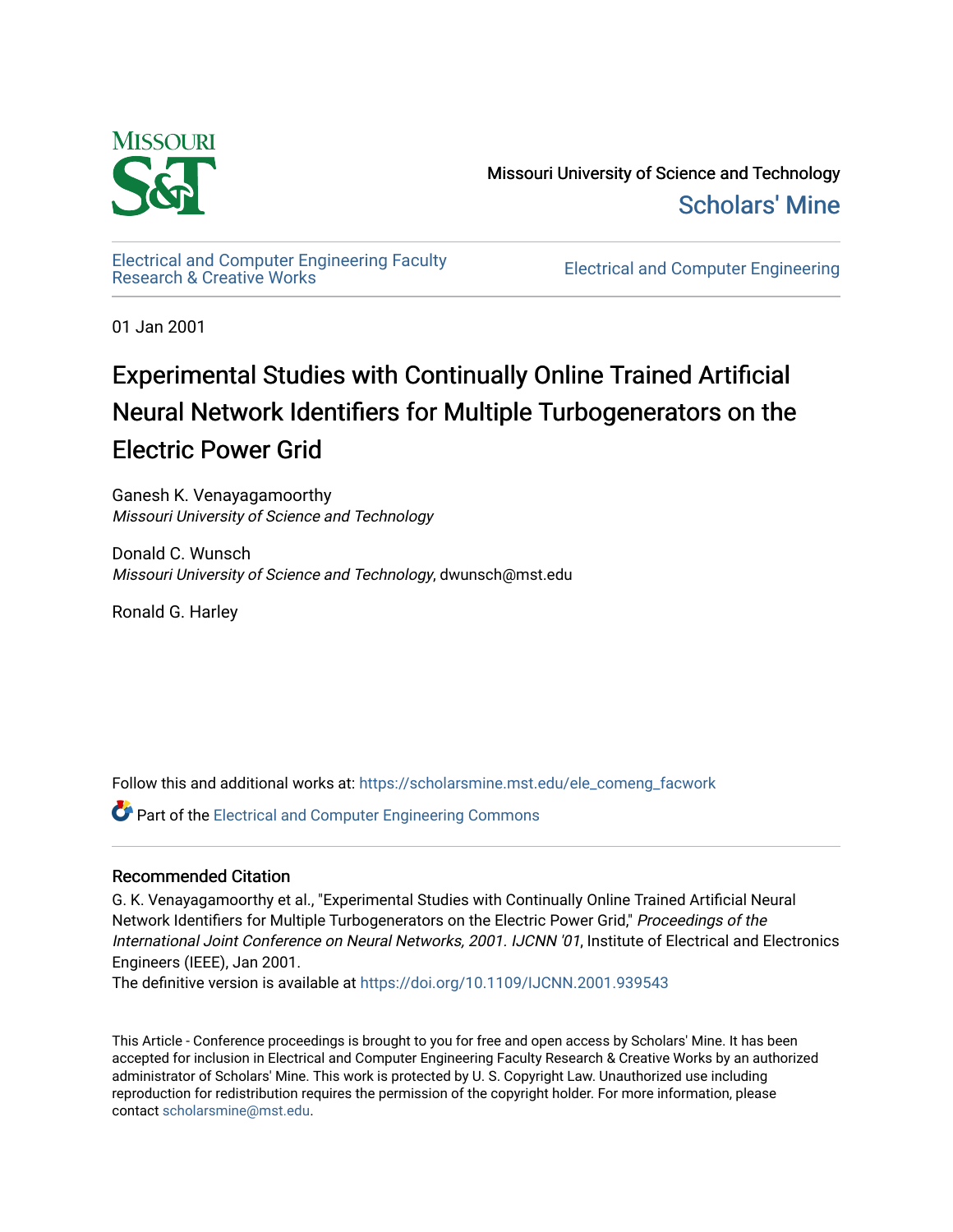## **Experimental Studies with Continually Online Trained Artificial Neural Network Identifiers for Multiple Turbogenerators on the Electric Power Grid**

## **1,2,4G K** *Venayagamoorthy,Member, IEEE,* **3,4R** *G Harley Fellow, IEEE and* **'D** *C Wunsch, Senior Member, IEEE*

*Applied Computational Intelligence Laboratov, University of Missouri-Rolla, MO 6409 0040, USA I*  <sup>2</sup>Department of Electronic Engineering, M L Sultan Technikon, P O Box 1334, Durban 4000, South Africa *3School of Electrical and Computer Engineering, Atlanta, GA 30332-0250, USA 4School of Electrical and Electronic Engineering, University of Natal, Durban 4041, South Africa [gkumar@ieee.org,](mailto:gkumar@ieee.org) ron[. harley@ece.gatech.edu](mailto:harley@ece.gatech.edu)* & *dwunsch@ece. umr. edu* 

#### **Abstract**

*The increasing complexity of a modern power grid highlights the need for advanced system identification techniques for eflective control ofpower systems.* This *paper provides a new method for nonlinear identification of turbogenerators in a 3 machine 6-bus power system using online trained feedfonvard neural networks. Each turbogenerator in the power system is*  equipped with a neuroidentifier, which is able to identify its *particular turbogenerator and the rest of the network to which it is connected from moment to moment, based on only local measurements. Each neuroidentifier can then be used in the design of a nonlinear neurocontroller for each turbogenerator in such a multimachine power system. Experimental results for the neuroidentifiers are presented to prove the validity of the concept.* 

#### **1 Introduction**

Power systems are increasingly called upon to transmit more power due to economic considerations and therefore the need for advanced system identification techniques for effective control of multimachine power system. Synchronous turbogenerators supply most of the electrical energy produced by mankind and are largely responsible for maintaining the stability and security of the electrical network. The effective control of these machines is, therefore, important. However, turbogenerators are highly non-linear, time varying, fast acting, Multiple Input Multiple Output (MIMO) machines with a wide range of operating conditions and dynamic characteristics that depend on the entire power system to which each of these is connected [1,2]. Conventional automatic voltage regulators and turbine governors are designed to optimally control each of these turbogenerators

around one operating point; at other operating points each turbogenerator's performance is degraded. Adaptive controllers for turbogenerators can be designed using linear models and traditional techniques of identification, analysis, and synthesis **to** achieve the desired performance. Often restrictive assumptions are made **[3]** about the likely disturbances. However, due to the nonlinear time varying nature of a turbogenerator, it cannot be accurately modeled as a linear device.

Moreover, when different turbogenerators with conventional controllers are connected, low frequency oscillations may result. Power System Stabilizers (PSSs) are used **to** damp such oscillations, but the particular position and transfer function of a PSS is not a simple decision and is usually also based on some linearized system model.

In recent years, renewed interest has been shown in the area of power systems control using nonlinear control theory, particularly to improve system transient stability **[4].** Instead of using an approximate linear model, as in the design of the conventional power system stabilizer, nonlinear models are used and nonlinear feedback linearization techniques are employed on the power system models, thereby alleviating the operating point dependent nature of the linear designs. Using nonlinear controllers, power system transient stability can be improved significantly. However, nonlinear controllers have a more complicated structure and are difficult to implement relative to linear controllers. In addition, feedback linearization methods require exact system parameters to cancel the inherent system nonlinearities, and this contributes further to the complexity of stability analysis. The design of decentralized linear controllers to enhance the stability of interconnected nonlinear power systems within the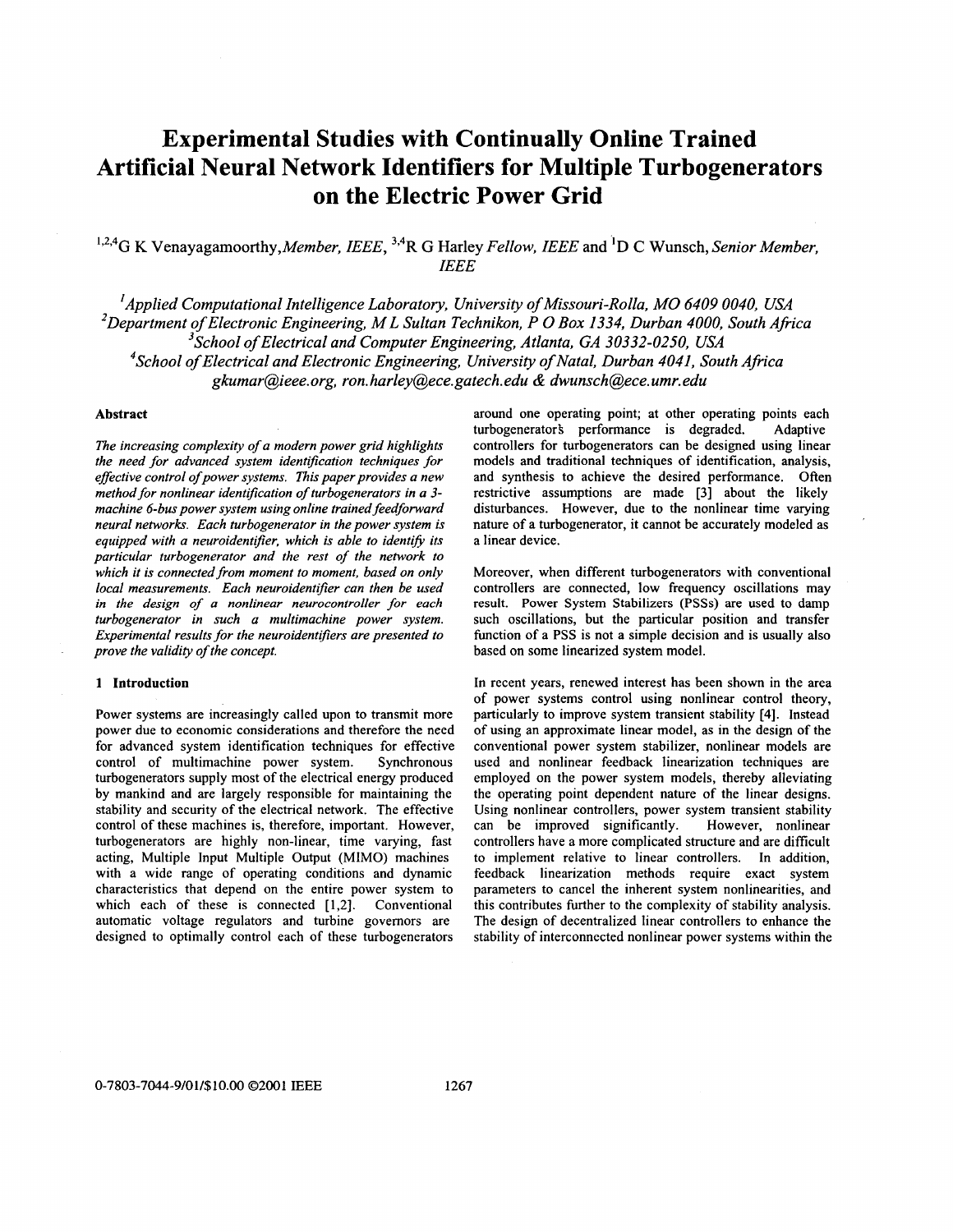whole operating region is still a challenging task [5]. However, the use of Neural Networks (NNs) offers a possibility to overcome this problem.

Neural networks are able to identify/ model such time varying single turbogenerator systems [6] and, with continually online training these models can track the dynamics of the turbogenerator system thus yielding adaptive identification. Online NN controllers have been successfully implemented on single turbogenerators using neuroidentifiers [7]. Neuroidentification of turbogenerators in a multimachine power system has been successfully investigated in simulation on a five-machine system [8].

This paper extends previous work [8], to now include the identification of the exciter and turbine dynamics as well, and present results for the real-time implementation of neuroidentifiers for turbogenerators in a 3-machine 6-bus power system in the micro-machines laboratory at the University of Natal, Durban, South Africa.

#### **2 Laboratory Power System Being Tested**

The micro-machine laboratory at the University of Natal has two micro-alternators, and each one represents the electrical and mechanical aspects of a typical 1000 MW altemator. All the per-unit parameters except the field winding resistance are the same as those normally expected for 1000 MW altemators. The machine parameters were determined by the standard IEEE methods and are given for micro-alternators #I and #2 in Tables 1 and 2 respectively [9]. Each microalternator is equipped with a Time Constant Regulator (TCR) which is used to insert negative resistance in series with the field winding circuit, in order to reduce the actual field winding resistance to the correct per-unit value [9].

|  | Table 1: Micro-alternator #1 parameters |  |
|--|-----------------------------------------|--|
|--|-----------------------------------------|--|

| $T_{d0}$ '= 4.50 s | $X_d = 0.205$ pu   | $Rs = 0.006$ |
|--------------------|--------------------|--------------|
| $T_{d0}$ " = 33 ms | $X_d$ " = 0.164 pu | $H = 5.68$   |
| $T_{q0}$ "= 0.25 s | $X_{0} = 1.98$ pu  | $F = 0$      |
| $X_d = 2.09$ pu    | $X_q$ " = 0.213 pu | $n = 2$      |

| $T_{d0}$ '= 3.72 s  | $X_d = 0.205$ pu   | $Rs = 0.006$ |
|---------------------|--------------------|--------------|
| $T_{d0}$ " = 33 ms  | $X_d$ " = 0.164 pu | $H = 5.68$   |
| $T_{q0}$ " = 0.25 s | $X_a = 1.98$ pu    | $F = 0$      |
| $X_d = 2.09$ pu     | $X_0$ " = 0.213 pu | $n = 2$      |

**Table 2:** Micro-altemator **#2** parameters

A 3-machine 6-bus power system shown in Fig. 1 is set up by using two micro-alternators and the infinite bus (with fixed voltage and fixed frequency) as the third machine. The conventional controllers are excluded for the purposes of system identification carried out in this paper. The switch **S1**  shown in Fig. 1 is closed to synchronize the two microalternators to each other after they separately synchronized to the infinite bus. The switch S2 is used to switch in/out transmission lines and the switch S3 is used to switch in/out a load.



**Figure 1:** Multimachine power system

#### **3 Online Trained Neuroidentifier**

The neuroidentifier is developed using the series-parallel Nonlinear Auto Regressive Moving Average (NARMA) model [10]. This model output  $y$  at time  $(k+1)$  depends on both past *n* values of output and past *m* values of input. The neuroidentifier output equation takes the form given byeq. (3).

$$
y(k+1) = f\left[\begin{array}{c} y(k), y(k-1), ..., y(k-n+1), \\ u(k), u(k-1), ..., u(k-m+1) \end{array}\right]
$$
(3)

where  $y(k)$  and  $u(k)$  represent the output and input of the plant at time *k* respectively. This model has been chosen in preference to all other system identification models [ **101**  because online learning is desired to correctly identify the dynamics of the turbogenerator and therefore avoiding a feedback loop in the model, which allows static backpropagation to be used to adjust the NN weights. This reduces the computational overhead substantially for online learning.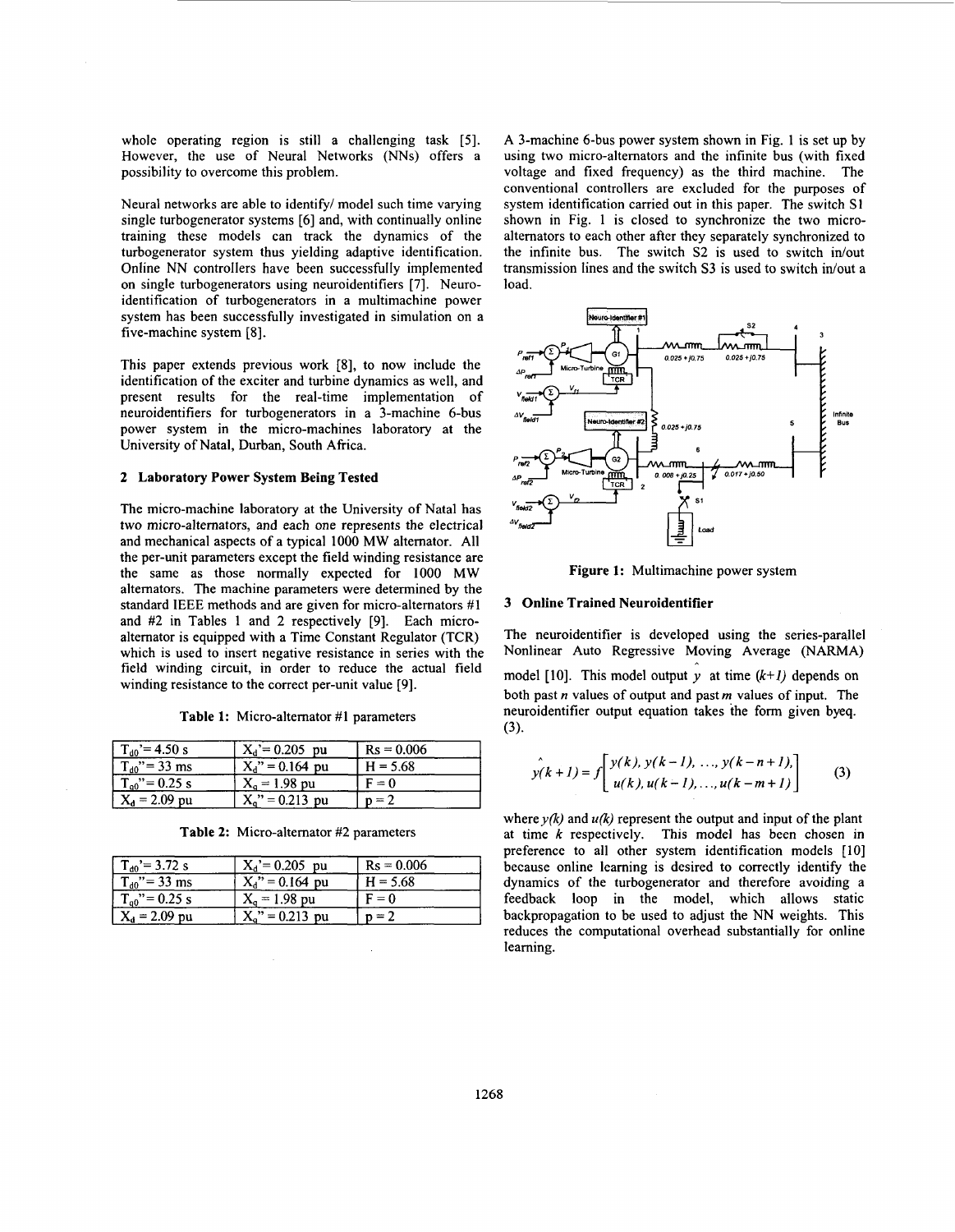The neuroidentifier in Fig. 2 has three layers consisting of an input layer with twelve inputs, a single hidden layer with sigmoidal activation functions consisting of fourteen neurons, and an output layer with two outputs. This paper considers neuroidentifier training which is carried out withdeviation of the actual signals as inputs and outputs of the neural network.



**Figure 2:** Neuroidentifier fed with delayed values of the inputs and outputs of the turbogenerator

The neuroidentifier inputs are the *deviation* in the *actual* power  $\Delta P_{ref}$  to the turbine, the *deviation* in the *actual* field voltage  $\Delta V_{field}$  to the exciter, the *deviation* in the *actual* terminal voltage  $\Delta V_t$  and the *deviation* in the *actual* speed  $\Delta \omega$ of the turbogenerator. These four NN inputs are also delayed by the sample period of 10 ms and, together with eight previously delayed values, form twelve inputs altogether to the neuroidentifier. For this set **of** neuroidentifier inputs, the neuroidentifier outputs are the estimated terminal voltage

deviation  $\Delta V$  and *estimated* speed deviation  $\Delta \hat{\omega}$  of the generator.

**A** sampling frequency of 100 Hz is chosen which is sufficiently fast for the neuroidentifier to reconstruct the speed and RMS terminal voltage signals from the sampled input signals. The number **of** neurons in the hidden layer of the neuroidentifier is determined empirically. The initial values of the neuroidentifier weights are set to small random values between -0.1 and +0.1, and the conventional backpropagation algorithm is used to update these weights. The differences between the respectiveactual outputs of the turbogenerator measured during the practical implementation phase and the estimated outputs from the neuroidentifier, form the error signals for the updating of weights in the neuroidentifier. **A** reasonable learning rate is determined by training the neuroidentifier and setting the learning rate parameter to achieve a compromise between the training time and the accuracy of the network. The flowchart for the

neuroidentifier implementation in both simulation and practical implementation studies is given in Fig. 3.

#### **4 Practical Implementation Results**

Simulation studies of neuroidentification of turbogenerators described in this paper were carried out, prior to real time practical implementation in the laboratory, in a manner similar to that described in **[SI.** The simulation results are not shown to conserve space.

The neuroidentifiers are implemented on the Innovative Integration M67 card based on the TMS3206701 digital signal processor, operating at 160 MHz, hosted on a Pentium **111** 433 MHz personnel computer. The M67 card is equipped with eight differential **A/D** interfaces. The *NDs* have 12-bit resolution and a minimum throughput rate of 200 kHz.



**Figure 3:** Flowchart forthe neuroidentifierprogram implementation

Two sets of results are presented. The first set uses so-called forced training, which shows how well the neuroidentifiers are able to track changes as long as training continues while the system is forcefully perturbed by Pseudorandom Binary Signals (PRBS),  $\Delta V_{field}$  and  $\Delta P_{ref}$ . The second set of results uses unforced training or so-called natural training, where  $\Delta V_{field}$  and  $\Delta P_{ref}$  are both zero, and shows how well the neuroidentifiers continues to track generator outputs which are changing due to changes on the power system network.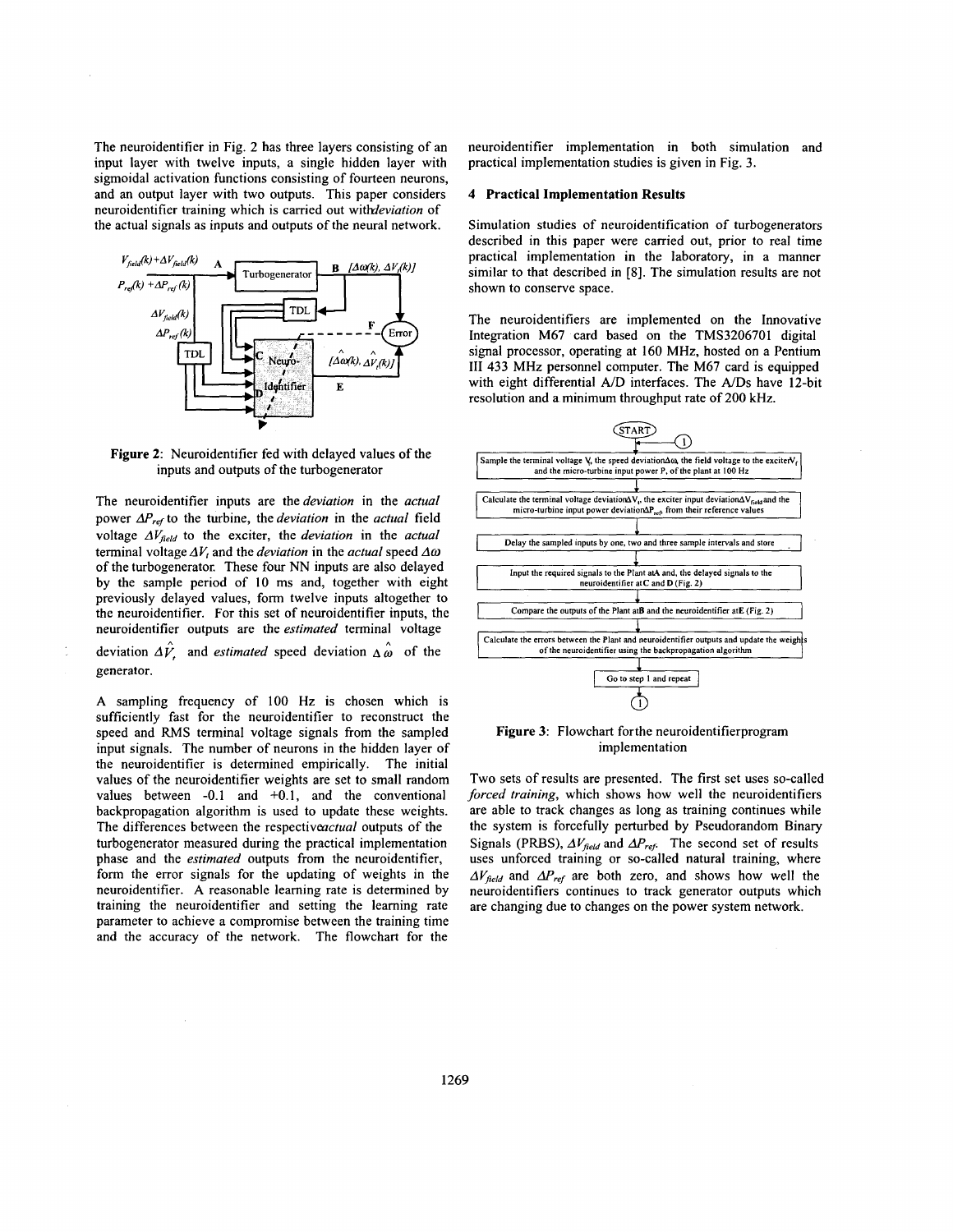#### **4.1 Forced Training**

A constant field voltage  $V_{field}$  and a turbine power signal  $P_{ref}$ are applied to each of the generators at a particular steady state operating point. Then the neuroidentifiers are trained by adding pseudo-random binary signals $\Delta V_{field}$  and  $\Delta P_{ref}$  to  $V_{field}$ and *P<sub>ref</sub>* respectively. These random signals excite the full range of the dynamic response of the generators. The PBRS in Figs. 4 and 5 show  $\pm$  5% deviations in the steady state values of  $V_{field}$  and  $P_{refl}$  of generator G1 at an operating point,  $P_{refl}$ =0.1 p.u. and lagging power factor (pf) of *1*. Similar training signals are applied simultaneously to the second generator, *G2* ( $P_{refl} = 0.1$  p.u. and lagging pf = 1)

A leaming gain of **0.3** is used for the backpropagation algorithm. The neuroidentifiers are only required to generalize one time step (10 ms) ahead, so no momentum term is used. The training errors are insignificant after only a few seconds of training.

Figs. 6 and **7** show the speed deviation and terminal voltage deviation respectively of generator GI and neuroidentifier #I during the first few seconds of training. They show that the neuroidentifier #1 is able to track the outputs of generator G1 within the first three seconds of training. The true outputs of the generators and the neuroidentifiers'estimated outputs are shown by solid and dashed lines respectively in all diagrams.

Figs. 8 and **9** show the speed deviation and terminal voltage deviation, respectively, of generator G2 and neuroidentifier **#2.** Once again, neuroidentifier **#2** is able to track the outputs of generator G2 within the first three seconds of its training. All these results therefore show that the errors between the neuroidentifiers' outputs and generators' outputs are insignificant only after a few seconds **of** online training. These initial errors came about because all the neural networks started with random initial values of their weights. If the system is subsequently switched off and back on again, the weights start with already trained values and the errors are insignificant right from the start.

Figs. 6 to 9 prove that the neuroidentifiers have leamed the dynamics of the generators, and the network, to which they are connected, with sufficient accuracy, based only on local information.

After **5** s of training, the operating points are changed to different values of  $P_{ref}$  and pfs at the machine terminals, by adjusting input power  $P_{ref}$  and field voltage  $V_{field}$  of the generators, and the training is continued. The results indicate (though not shown in the paper due to space constraints) despite the changes in the operating points, the neuroidentifiers are able to track the outputs of the generators immediately.

The forced training of theneuroidentifiers with PRBS of the form of Figs. **4** and **5** is now terminated and from here the natural training, starting with weights obtained from the PRBS training.

#### **4.2 Natural Training**

Two different tests are carried out in order to evaluate the performances of the neuroidentifiers for changes in the power system network configuration, after the forced training has stopped but the natural training continues. The first test is a stepwise addition of a lagging power factor shunt load ( $P =$ **0.84** p.u. and **0.85** lagging pf) halfway between buses **2** and **5**  by closing the switch S3 (Fig. I), for the generatorswith operating points:  $P_{refl,2} = 0.3$  p.u. and unity lagging pf. The speed deviation and the terminal voltage deviation of generator G2 are shown in Figs. **10** and 11 respectively. Similar good tracking results are seen with generator, GI.

The second test is carried out to simulate the effects of a loss of one of the parallel transmission lines between buses **1** and **4,** by opening the switch S2 (Fig. I), for the generators with operating points:  $P_{refl,2} = 0.3$  p.u. and unity lagging pf. The speed deviation and the terminal voltage deviation of generator G2 are shown in Figs. 12 and 13 respectively. Similar good tracking results are seen with generator, GI.

All the above results of figures 10 to 13, show that the neuroidentifiers are able track the terminal voltage and speed deviations of their respective generators with changes in the network configuration, implying that the forced training carried in section **4.1** with the PRBS was sufficient to excite all the possible dynamics of the generators.

#### **5 Conclusions**

A multiple number **of** multi-layer feedforward neural networks have been successfully applied to identify multiple turbogenerators even when the power system network configuration and operating points changes. Experimental results indicate that the proposed scheme is potentially very promising for identifying highly nonlinear MIMO turbogenerators in the input-output representation form. Furthermore, it is important to emphasize thatno off-line training is necessary. Such neural network models may first be used in a multi-machine power system plant simulator and eventually find a place in the control room, providing plant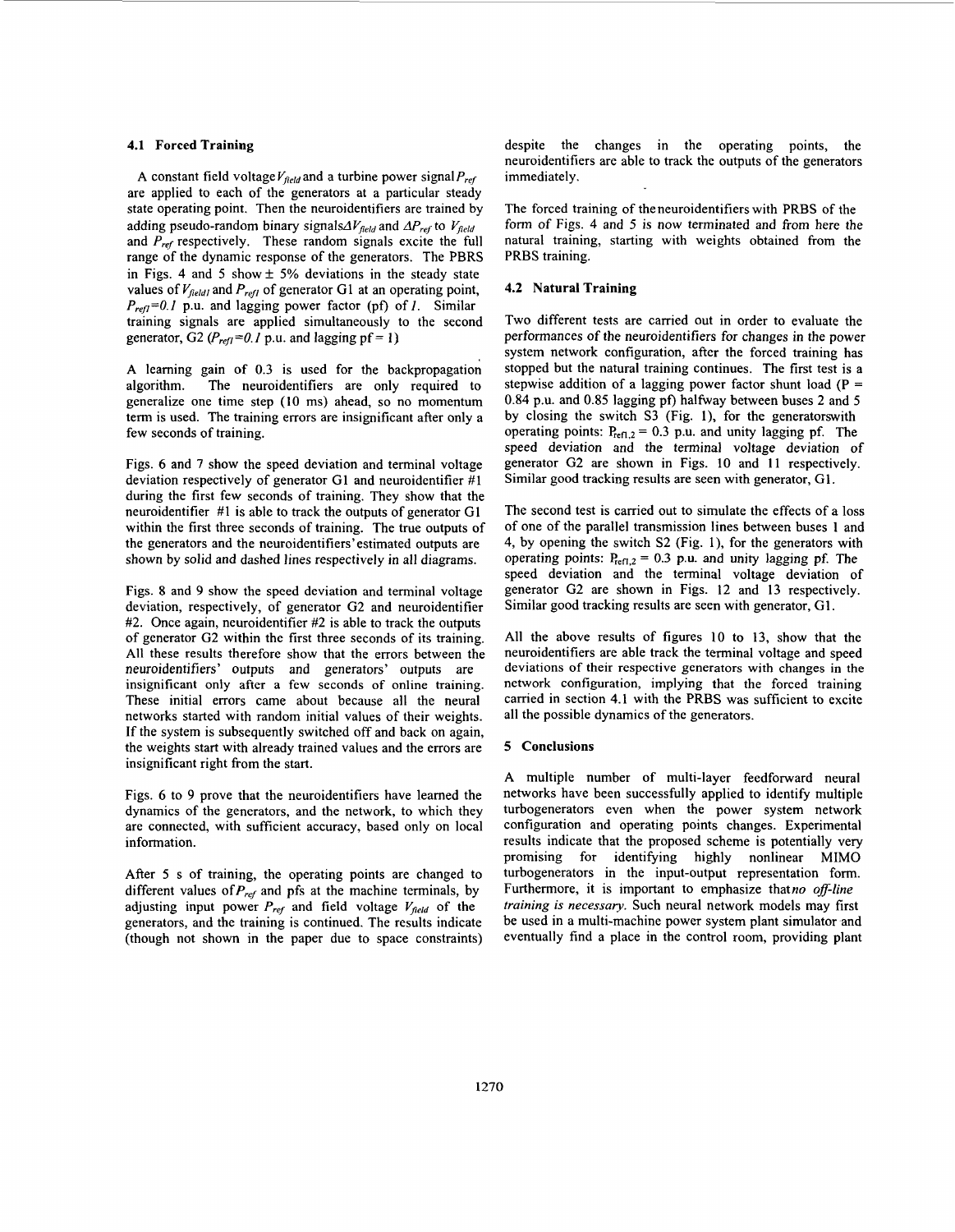operators and power system control engineers with enhanced understanding of the operation of the turbogenerators.

#### **6 References**

**[I]** P.M.Anderson, A.A.Fouad, Power System Control and Stability, New York: IEEE Press, 1994, ISBN 0-7803-1029-2.

**[2]** B.Adkins and R.G.Harley, The General Theory of Alternating Current Machines, London: Chapman and Hall, 1975, ISBN 0-412- 15560-5.

[3] Q.H.Wu and B.W.Hogg, "Adaptive Controller for a Turbogenerator System", IEE Proceedings, vol. 135, Pt D, no **1,**  1988, pp 35-42.

**[4]** Q.Lu and **Y.Sun,** "Nonlinear Stabilizing Control of Multimachine Systems,"IEEE Trans. Power System, vol. **4,** 1989, pp. 236-241.

*[5]* Z.Qiu, J.F.Dorsey, J.Bond and J.D.McCalley, "Application of Robust Control to Sustained Oscillations in Power Systems" JEEE Trans. Circuits System, I, vol. 39, 1992, pp. 470-476.

**[6]** G.K.Venayagamoorthy and R.G.Harley, "Implementation of an Adaptive Neural Network Identifier for Effective Control of Turbogenerators", Proceedings *of I999* IEEE Budapest Power Tech Conference, Hungary, BPT99-43 1-6.

**[7]** G.K.Venayagamoorthy and R.G.Harley, 'Experimental Studies with a Continually Online Trained Artificial Neural Network Controller for a Turbogenerator", Proceedings of the International Joint Conference on Neural Networks, IJCNN 1999, Washington D.C, USA, vol. 3, pp. 2158-2163.

*[8]* -G.K.Venayagamoorthy, R.G.Harley and D.C.Wunsch, "Adaptive Neural Network Identifiers for Effective Control of Turbogenerators in a Multimachine Power System",Proceedings *of*  the IEEE PES Winter Meeting, Columbus, USA, January 2001.

**[9]** D.J.Limebeer, R.G.Harley **and** S.M.Schuck, 'Subsychmous Rresonance ofKoeberg Turbogenerators and of a Laboratory Microaltemator System", Transactions of the South African Institute of Electrical Engineers, November 1979, pp. 278-297.

[ **101** K.S.Narendra and K.Parthasarathy, "Identification and Control of Dynamical Systems using Neural Networks", IEEE Trans. *On*  Neural Networks, vol. 1, no. **1,** Mar. 1990, pp. 4-27.



**Figure 4:** Forced PRBS training signal $\Delta V_{field}$  applied to the generator G1



**Figure 5:** Forced PRBS training signal $\Delta P_{refl}$  applied to the generator **G1** 



Figure 6: Speed deviation of the generator G1 and the neuroidentifier for  $\pm$  5% deviations in  $V_{field}$  and  $P_{refl}$ 



**Figure 7:** Terminal voltage deviation of the generator G1 and the neuroidentifier for  $\pm$  5% deviations in  $V_{field}$  and  $P_{refl}$